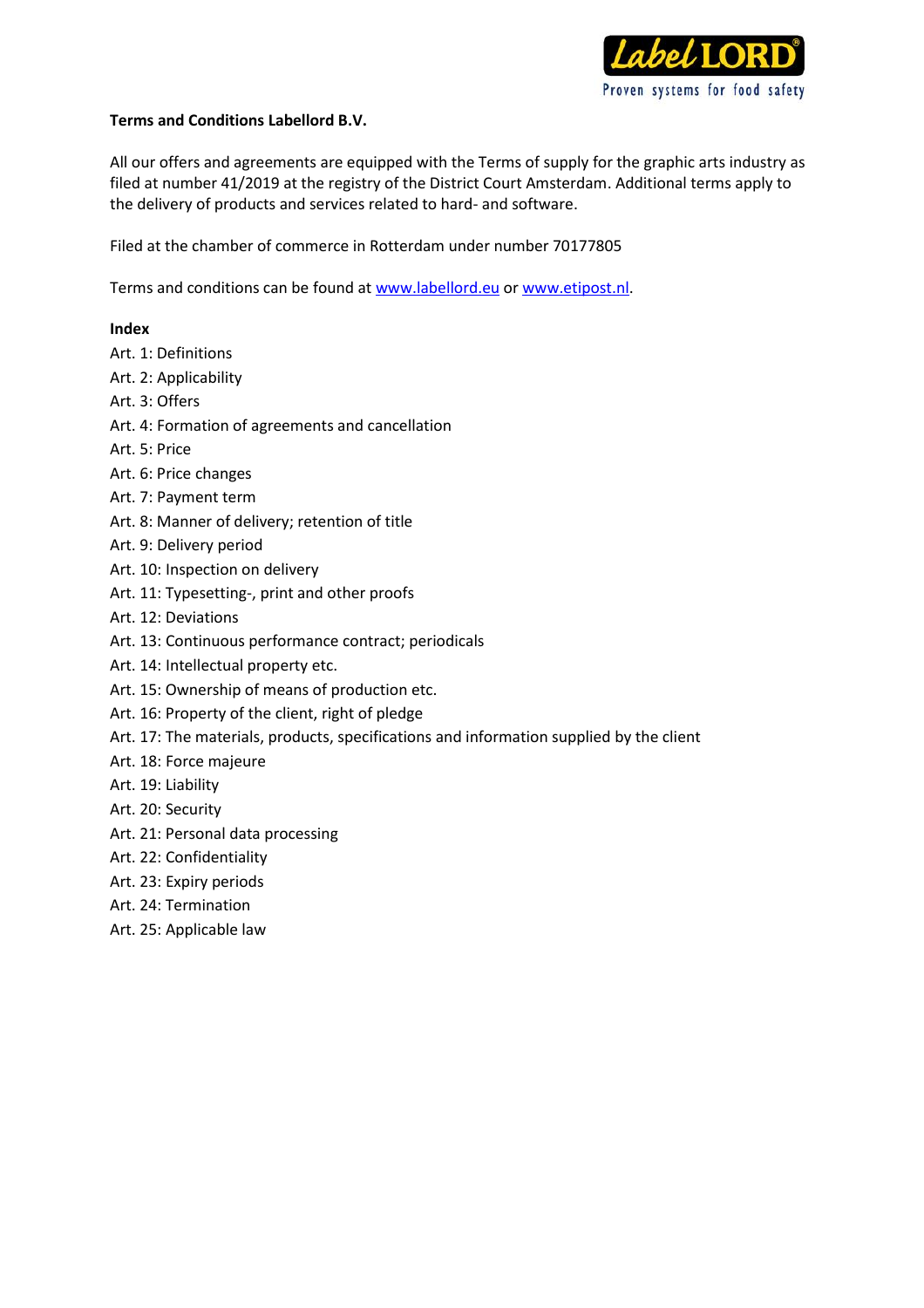

# **Article 1: Definitions**

In these terms of supply, the following terms are defined as stated below:

a. Client: the natural person or legal entity who/which has given an instruction to the supplier to produce or deliver goods, to render services or to carry out work;

b. Supplier: the natural person or legal entity who/which has accepted the instruction as referred to under a or has submitted a possible offer prior to any instruction, or has otherwise entered into an agreement with the client;

c. Agreement: every agreement between the supplier and the client for the production or delivery of goods, the rendering of services or the carrying out of work;

d. Offer/proposal: every offer by the supplier to enter into an agreement;

e. Information carriers: magnetic tapes and disks, optical disks and all other devices intended for the recording, processing, sending or copying with the aid of equipment or for publishing texts, images or other data, all this in the widest sense of the word;

f. KVGO: Koninklijk Verbond van Grafische Ondernemingen [Royal Association of Printing Companies], with its registered office in Amstelveen, having its business address in Schiphol-Rijk, the Netherlands

g. Personal data: personal data in the meaning of article 4(1) of the General Data Protection Regulation (GDPR);

h. Processing/Processing of personal data: processing in the meaning of article 4 paragraph 2 of the General Data Protection Regulation (GDPR).

## **Article 2: Applicability**

- 1. These terms of supply apply to the formation, content and performance of all agreements entered into between the supplier and the client and to offers, acceptances, order confirmations and other (legal) acts of the supplier, whether or not in electronic format.
- 2. Any general (purchase) conditions of the client only apply if it has been expressly agreed in writing that these will apply to the agreement between the parties to the exclusion of these terms of supply. This needs to be signed by one of the authorized officials of NSD International, whereby this may not adversely affect the General Terms and Conditions applied by NSD International. Acceptance of the applicability of the (purchase) conditions of the client to an agreement in this way does not under any circumstances imply that those conditions will also tacitly apply to any further agreement entered into.
- 3. If these terms of supply have been applicable to any agreement, they apply automatically without this having to be separately agreed between the parties - to any agreement subsequently entered into between the parties unless expressly agreed otherwise between the parties in writing in respect of the relevant agreement.
- 4. If any provision of these terms of supply is void or is voided, the other provisions remain in full force. New provisions will be agreed between the parties in replacement of the void or voided provisions which are legally valid but are as close as possible to the original purport.
- 5. Where an agreement deviates from one or more provisions of these terms of supply, the provisions in the agreement prevail. In that case the other provisions of these terms of supply will continue to apply in full.
- 6. If translations have been issued of these terms of supply, the Dutch language version prevails over the version(s) in a different language.

# **Article 3: Offers**

- 1. The mere issue of an offer, whether or not including a quotation, budget, cost estimate or similar statement, does not oblige the supplier to enter into an agreement with the client.
- 2. Offers by the supplier are always without obligation and may only be accepted without deviations by means of a written notification, whether or not made electronically. Every offer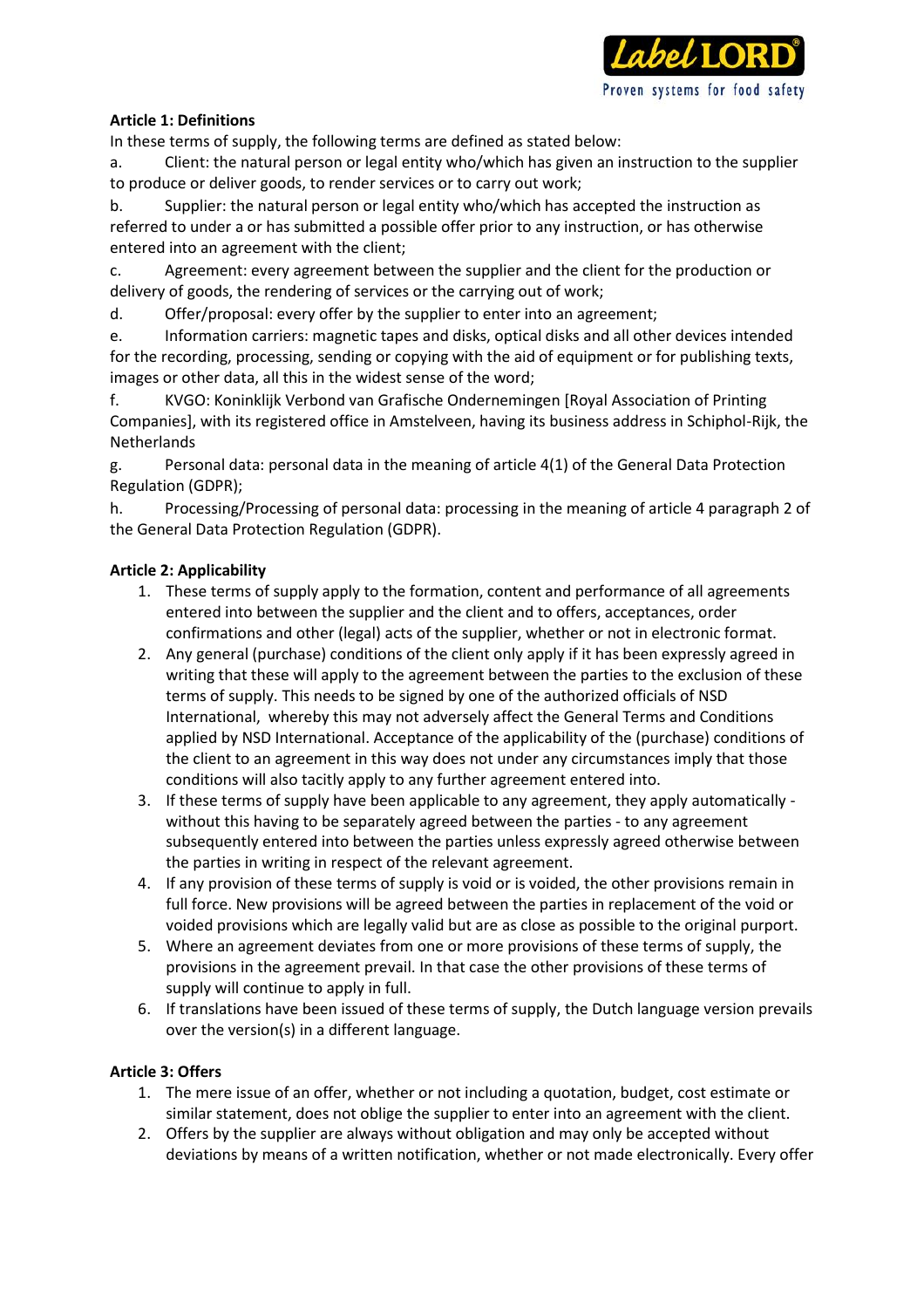

is in any event deemed to have been rejected if it has not been accepted within one month, unless the offer states a different term for acceptance.

- 3. Obvious errors or mistakes in the offer of the supplier do not bind the supplier.
- 4. An offer accepted by the client within the term of validity can be withdrawn by the supplier within 7 days after the date of receipt of the acceptance by the client without this leading to any obligation for the supplier to compensate the client for any loss suffered as a result.
- 5. If, with a view to the submission of an offer, the client provides the supplier with data, information, drawings and such like, the supplier may rely on the accuracy of those and base its offer on such. The client indemnifies the supplier against any claim by third parties relating to the use of the data, information, drawings, and suchlike provided by or on behalf of the client.

## **Article 4: Formation of agreements and cancellation**

- 1. With due observance of all the other provisions in these terms of supply, an agreement is only formed:
	- a) through acceptance by the client of an offer;

b) by written order confirmation of an instruction issued (verbally or in writing) by the client, other than on the basis of an offer;

c) by the supplier actually carrying out the instruction of the client.

- 2. The agreement substitutes and replaces all earlier proposals, correspondence, agreements or other communication that has taken place between the parties prior to entering into the agreement, however much they may depart from or are contrary to the agreement.
- 3. Amendments of and/or additions to the agreement only apply after written acceptance of those by the supplier. The supplier is no obliged to accept amendments and/or additions to the agreement and is entitled to demand that a separate agreement is entered into. The supplier is entitled to charge any costs relating to the amendments of and/or additions to the agreement on to the client.
- 4. Commitments given by and agreements with subordinates or representatives of the supplier only bind the supplier towards the client if and insofar as these commitments and/or agreements have been ratified or confirmed by the supplier to the client in writing.
- 5. The client is entitled to cancel an agreement before the supplier has commenced with the performance of the agreement provided the client compensates the supplier for the loss arisen as a result. This loss includes the losses and lost profit suffered by the supplier and in any event the costs the supplier has already incurred in preparation for the agreement to be performed, including but not limited to that of reserved production capacity, purchased materials, engaged services and storage.
- 6. Cancellation of agreements to produce periodicals as referred to in article 13 is not possible.

#### **Article 5: Price**

- 1. The prices referred to in an offer or agreement are in euros and are unless expressly otherwise indicated - exclusive of cost of packaging, transport and other costs of shipment, import documentation, (transport) insurance(s), travelling time, travelling expenses and accommodation costs and exclusive of turnover tax and/or levies imposed by government, of whatever nature.
- 2. The price the supplier has stated for the work to be carried out by the supplier applies exclusively to the performance in accordance with the agreed specifications.
- 3. In the event of composite offers, there is no obligation to deliver part of the total performance on payment of the amount stated for this part in the offer or for a proportional part of the price stated for the totality.
- 4. If no price has been agreed between the parties but the parties have in a year prior to the agreement entered into one or more agreements with equal or virtually equal content, the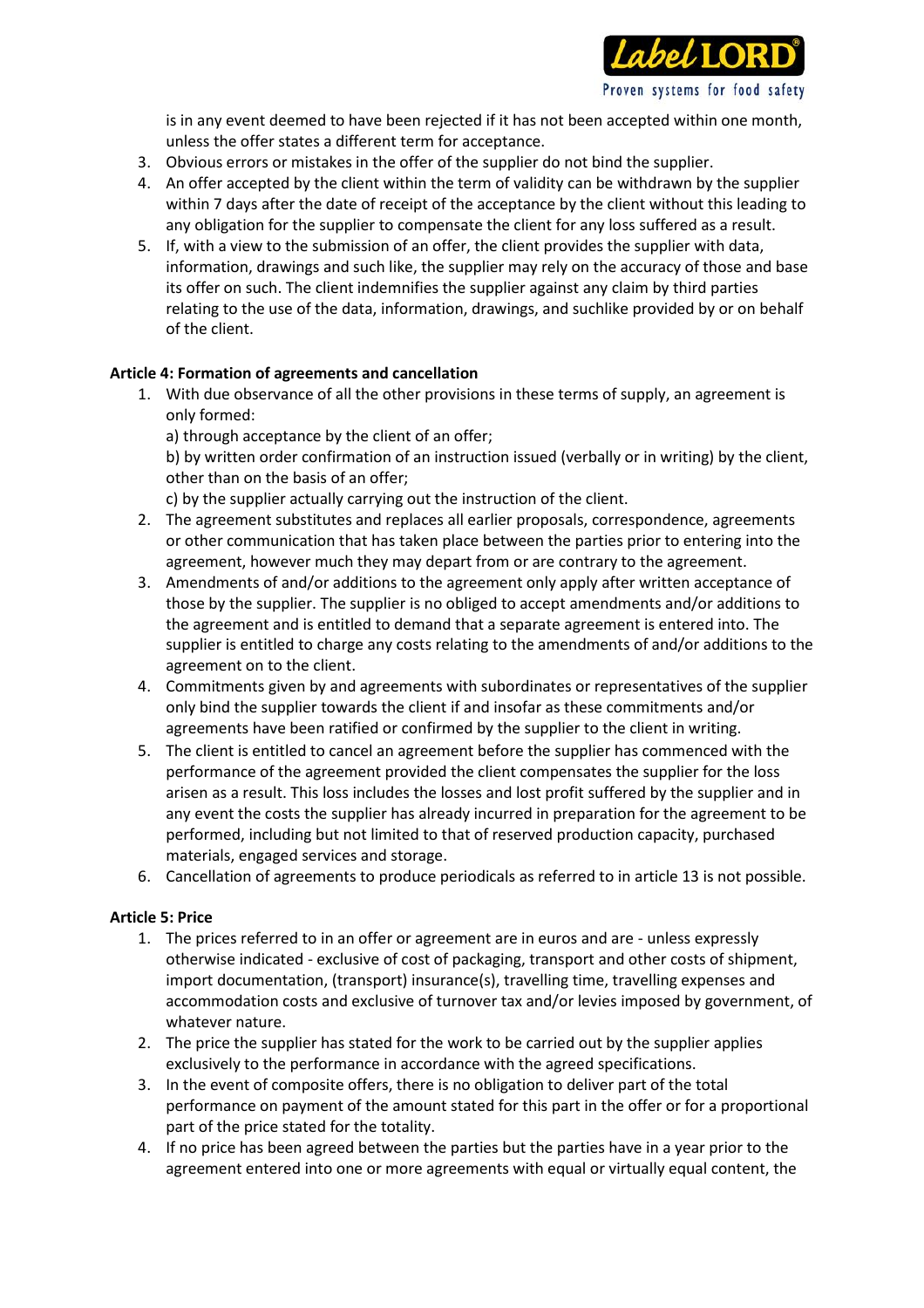

price will be calculated on the basis of the production methods and the calculation rates used at the time, whereby the prices such as they applied at the time of entering into or performance of the current agreement are used.

5. If outside the application of the provisions in the previous paragraph of this article no price has been agreed between the parties, if a price has only be stated by way of estimate or the agreed price can be changed pursuant to these general terms, the price or the changing of the price respectively is determined at an amount considered reasonable in the graphic arts industry.

## **Article 6: Price changes**

- 1. The supplier is entitled to increase the agreed price if one or more of the following circumstances occur after the agreement has been entered into: rise in cost of materials, semi-finished products or services required for the performance of the agreement, increase in shipment costs, wages, employers' social insurances contributions, costs associated with other employment conditions, introduction of new and any increase of existing government levies on raw materials, energy or residues, a substantial change in exchange rates or, in general, circumstances that are comparable with all this.
- 2. Extra labour-intensive text, unclear copy, unclear sketches, drawings or models, defective information carriers, defective computer software or databases, defective manner of supply of the materials or products to be delivered by the client and all similar supplies by the client which oblige the supplier to carry out more work or incur more costs than it may reasonably have expected at the time of entering into the agreement, are grounds for an increase of the agreed price. Extraordinary or reasonably unforeseeable processing difficulties arising from the nature of the materials or products to be processed are also grounds to increase the agreed price.
- 3. The supplier is entitled to increase the agreed price if the client makes changes in the originally agreed specifications, including author corrections or changed instructions after receipt of the working drawings, models and of typesetting, printing and other proofs. The supplier will cooperate with these changes within the limits of reasonableness if the content of the performance to be carried out by the supplier will not materially deviate from the originally agreed performance.

#### **Article 7: Payment term**

- 1. Unless otherwise agreed, the client must pay the price and the other amounts due pursuant to the agreement within 30 days from the invoice date, without being able to rely on any discount, settlement or suspension. The payment must however take place in the manner indicated by the supplier if the client is a natural person who is not acting in the performance of a profession or business. If payment has not been received on time, the client is in default without a notice of default by the supplier being required.
- 2. In the event of an agreed delivery in consignments, the supplier is entitled, after delivery of the first part, in addition to the payment of this part to also request payment for the costs incurred for the entire delivery such as costs relating to typesetting, litho-graphs and proofs for example.
- 3. The client is at all times, and irrespective of the agreed payment conditions, obliged on first request of the supplier to make full or partial advance payment and/or provide security for the amounts to be paid to the supplier pursuant to the agreement. The offered security must be such that the claim and any accruing interest and costs is properly covered and that the supplier will be able to have recourse against such without too much effort. Any security becoming insufficient at a later date shall on demand of the supplier be supplemented up to sufficient security. If and as long as the client is in default of full or partial advance payment and/or providing security as demanded by the supplier, the supplier is entitled to suspend its obligation to supply.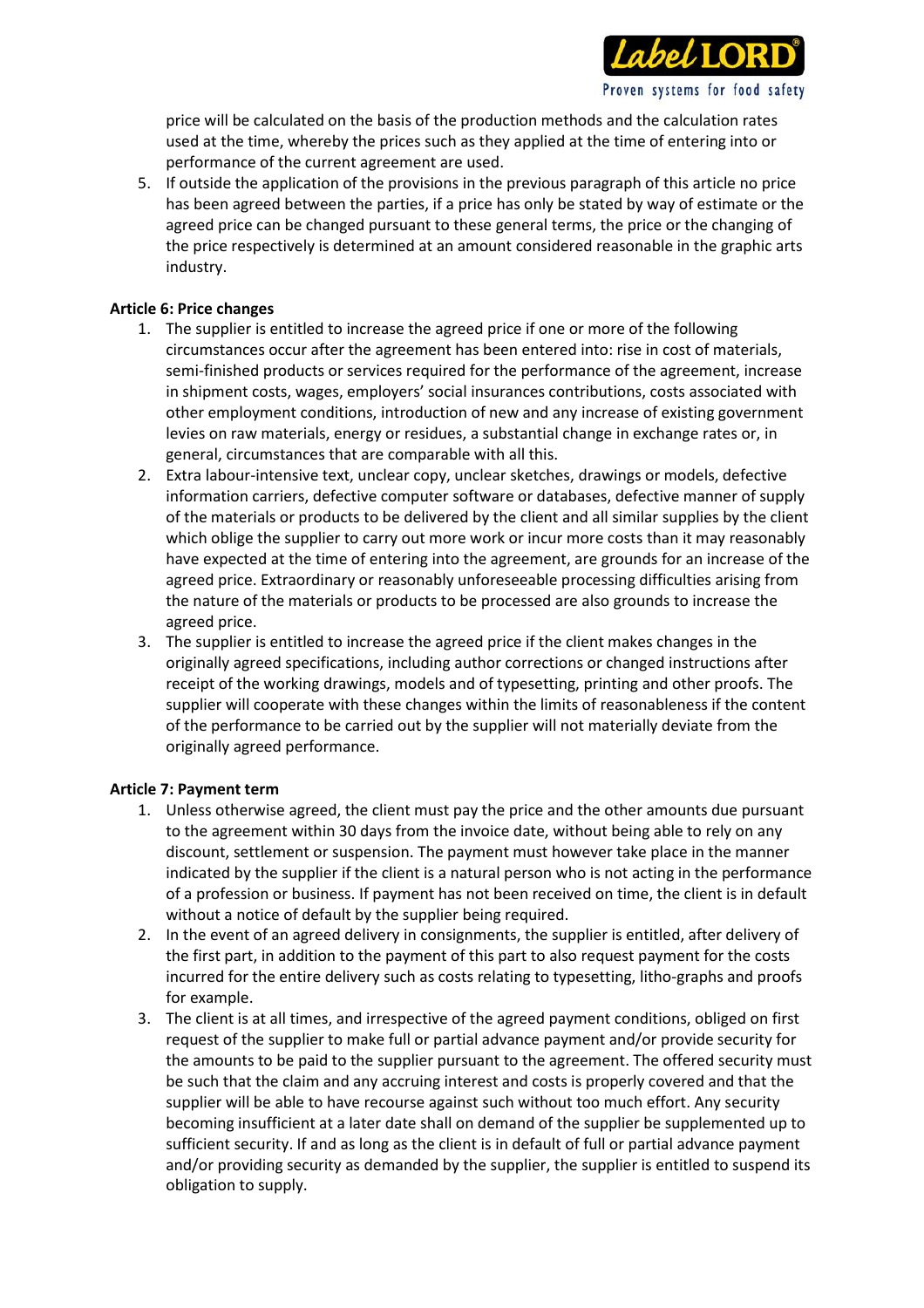

- 4. If the client fails to pay on time as referred to in paragraph 1 of this article, the client shall, due to the delay in the payment of the amount owed, pay the statutory commercial interest over this amount from the 31st day after the invoice date, or if applicable, the statutory interest. The supplier is entitled to charge one/twelfth of this interest over every month or part of a month in which the client has failed to comply with its payment obligation in full.
- 5. In the event of late payment as referred to in paragraph 1 of this article the client is obliged to pay, in addition to the amount due and the accrued interest, both the extrajudicial and judicial collection costs in full, including the costs of lawyers, bailiffs and collection bureaus. The extrajudicial costs are set at minimum 15% of the principal sum with interest such with a minimum of € 100 without prejudice to the right of the supplier to claim the actual extrajudicial costs if such are higher. If the client is a consumer, the supplier can claim in respect of the extrajudicial costs an amount equal to the statutory maximum permitted payment in respect of extrajudicial collection costs as set out and calculated in accordance with the Reimbursement for Extrajudicial Collection Costs Decree [Besluit vergoeding voor buitengerechtelijke incassokosten], insofar as the outstanding amount - after default has occurred - is not paid by the client-consumer after a demand has been issued within fourteen days calculated from the day after the demand.
- 6. If the client is in default of a payment of any invoice as referred to in paragraph 1 of this article, all other outstanding invoices become immediately due and payable without any further notice of default being required to this end.
- 7. Payments made by the client first serve to settle the outstanding costs and/or interest and subsequently the due and payable oldest outstanding invoices, even if the client states that the payment relates to a different invoice.
- 8. Without prejudice to the provisions of mandatory law, the client is not entitled to suspend its payment obligations towards the client and/or to offset them with payment obligations of the supplier towards the client.
- 9. The supplier is entitled to offset all claims on the client with any debt the supplier may have towards the client or towards other natural persons/legal entities affiliated with the client.
- 10. In the following cases all claims of the supplier on the client become immediately due and payable:

a) if after the formation of the agreement, the supplier becomes aware of circumstances giving the supplier good reasons to fear that the client will fail to comply with its obligations, such entirely at the discretion of the supplier;

b) if the supplier has asked the client to provide security for the performance as referred to in paragraph 3 of this article and this security fails to materialise or is insufficient; c) in the event of a petition for the liquidation or application for a moratorium of the client, liquidation or death or bankruptcy of the client or - if the client is a natural person - the Debt Restructuring (Natural Persons) Act [*Wet Schuldsanering Natuurlijke Personen - WSNP*] applies to the client.

#### **Article 8: Manner of delivery; retention of title**

- 1. Unless otherwise agreed, delivery takes place at the location where the supplier carries out its business. Digital deliveries take place to the email address indicated to this end by the client or, (at the risk of the client) by uploading to an external server, or by making it available on the server of (an auxiliary person of) the supplier.
- 2. The supplier is not obliged to deliver the (produced) goods and or the services to be rendered in consignments.
- 3. The client is obliged to render its full collaboration to the delivery of the goods or services to be delivered by the supplier pursuant to the agreement. The client will be in default, even without being issued with a demand to this end, if the client fails to collect the goods to be delivered from the supplier on first request of the supplier or, if applicable, refuses to take receipt of the goods to be delivered.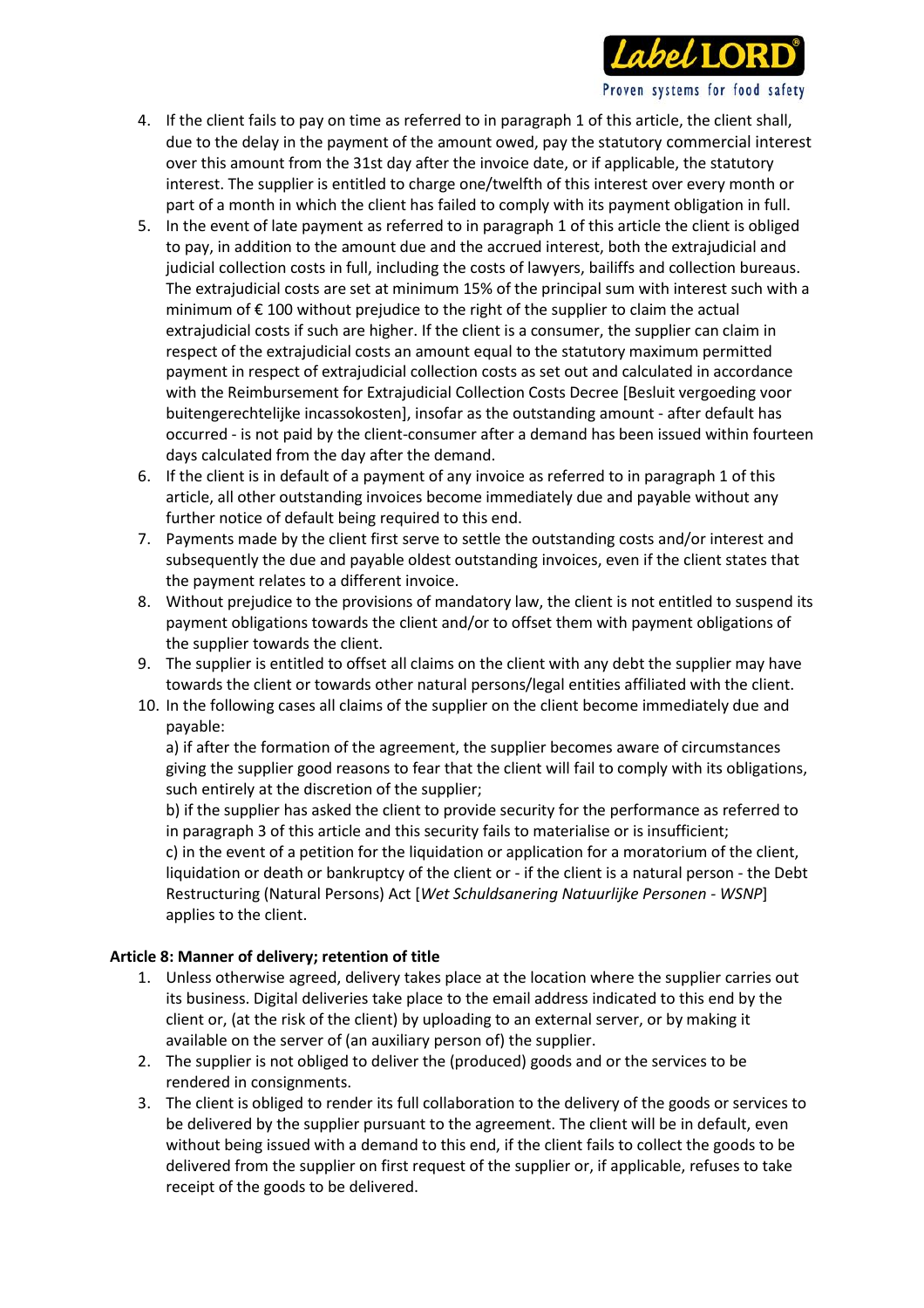

- 4. Every delivery of goods by the supplier to the client takes place subject to the retention of title to such until the client has complied with all that the client is obliged to pursuant to any agreement, including interest and costs. Until such time, the client is obliged to keep the goods delivered by the supplier separate from other goods and clearly identified as the property of the supplier and to properly insure them and keep them insured.
- 5. In the event of delivery of goods to the client in a different territory than the Netherlands, the relevant goods are then - if and as soon as they are located in the territory of the relevant country - in addition to the retention of title under Dutch law as referred to in paragraph 4 above also subject to the retention of title as referred to in paragraph 4 above of the law of the relevant country, this on the proviso that in respect of the agreement for the rest exclusively Dutch law applies.
- 6. As long as a retention of title rests on the delivered goods, the client may not encumber or dispose of those goods other than during its normal cause of business.
- 7. After the supplier has invoked its retention of title it may collect its delivered goods. The client allows the supplier to enter the place where the goods are located.
- 8. If transport of the goods to be delivered has been agreed, this will take place for the account of the client. The costs relating to transport include in any event import and export duties, clearance charges, taxes and any other costs relating to the transport and delivery of the goods by the supplier, of whatever nature. Unless otherwise agreed by the parties in writing.
- 9. The risk of the goods to be delivered to the client transfers to the client ex warehouse of the supplier, or the warehouse of the third party engaged by the supplier, unless expressly otherwise agreed in the agreement. All goods are at all times shipped at the risk of the client. Unless the client requests the supplier in a timely manner to insure the goods during the transport for the account and at the risk of the client (and/or otherwise determined in the agreement), the goods will be shipped uninsured by or on behalf of the supplier. Transport includes transmission of data with the aid of any technical means.
- 10. The supplier has complied with its delivery obligation by making the goods available to the client at the agreed time in its warehouse or the warehouse of a third party engaged by the supplier. The delivery document and/or accompanying annexes of the carrier signed by or on behalf of the client is/are conclusive proof of the delivery by the supplier of the goods stated on the delivery document and/or accompanying annexes. The carrier accepting the goods from the supplier is deemed proof that they were externally in good condition, unless the contrary is shown in the consignment note or the delivery receipt.
- 11. The supplier is not obliged to store the goods to be delivered, unless the parties expressly agree otherwise in writing. If the client refuses to take receipt of the goods offered for delivery or goods made available, the supplier will store the relevant goods for 14 days after the date of offering at a location to be determined by the supplier. After expiry of this term, the supplier is no longer obliged to keep the goods ordered by the client available to the client and the supplier is entitled to sell the goods to a third party or otherwise dispose of such. The client remains nevertheless obliged to comply with the agreement by purchasing the relevant goods on first request of the supplier at the agreed price whilst the client is also obliged to pay the loss of the supplier which arises from the previous refusal of the client to take receipt of the relevant goods, including storage and transport costs.

#### **Article 9: Delivery period**

1. A delivery period stated by the supplier will be indicative only unless it has been expressly stated in writing that it concerns a deadline. The supplier, including in the event of an agreed deadline, is only in default after the client has issued the supplier with a written notice of default. The exceeding of the agreed delivery period does in any event not entitle to compensation. In the event of the termination of the agreement, the client is also not entitled to compensation unless the exceeding of the reasonable period set in the notice of default is the result of an intentional act or gross negligence by the supplier.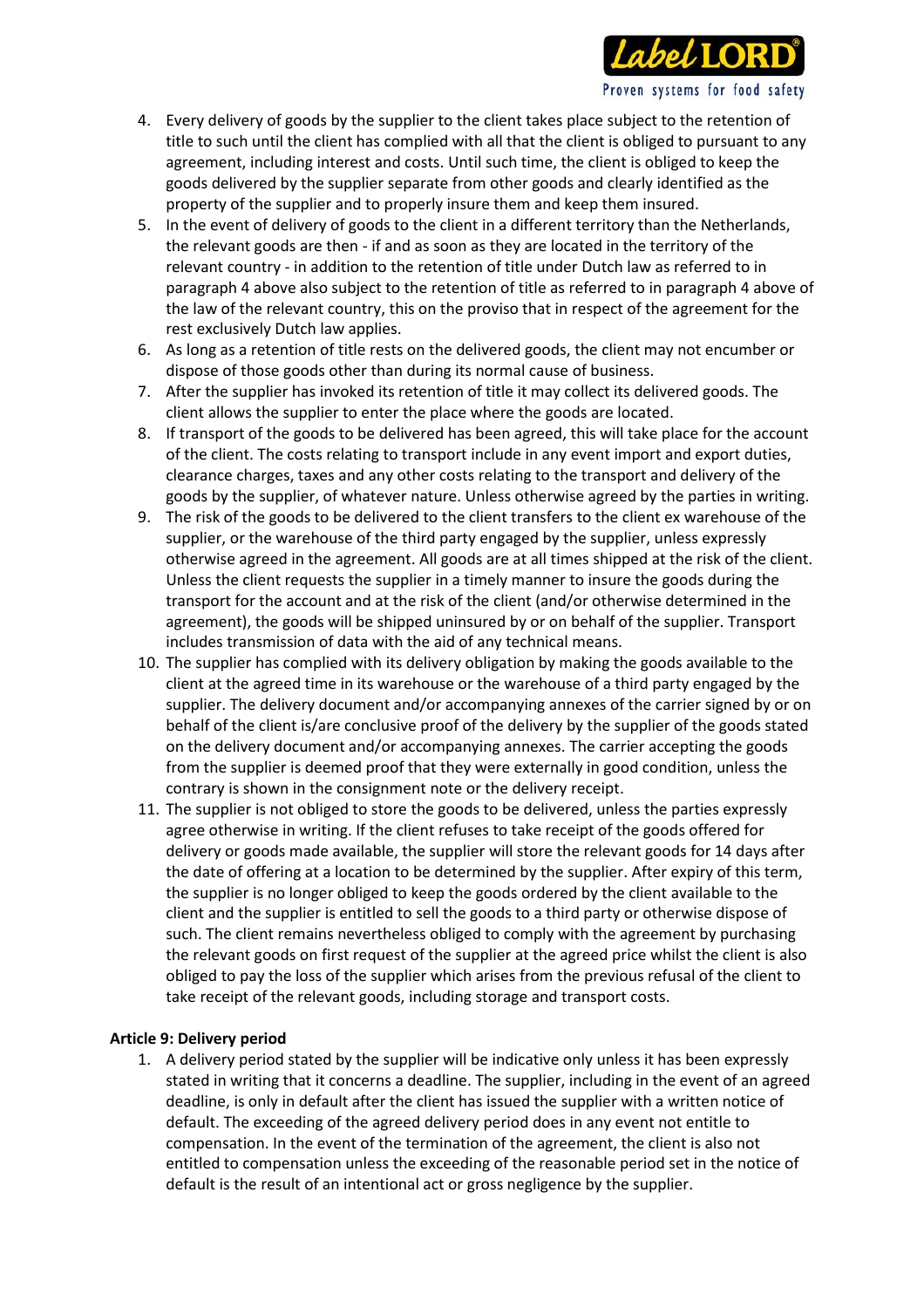

- 2. The tying of the supplier to an agreed deadline for delivery lapses if the client wishes to make changes in the specifications of the work, the item or the product or service or the client fails to comply with the provisions in paragraph 1 of article 11 of these conditions, unless the minor importance of the change or the minor delay does not reasonably necessitate the supplier to change the initial structurally timed allocation of production capacity.
- 3. In the performance of the agreement, the client is obliged by the supplier to do all that reasonably required or desirable to allow for a timely delivery by the supplier, such in particular the prompt answering of questions from the supplier, the prevention of defective supplies as referred to in paragraph 2 of article 6 and by observing the provisions in paragraph 1 of article 11 and paragraphs 1 and 2 of article 17 of these terms of supply.
- 4. In the event of failure by the client to comply with the provisions in the previous paragraph of this article and paragraph 3 of article 7, an agreed deadline is no longer binding and the client is in default without a written notice of default by the supplier being required. The supplier is then, without prejudice to the rights accruing to it by law, entitled to suspend the performance of the agreement until such time the client has remedied the default. The supplier will then as yet perform the agreement within a reasonable term.
- 5. The delivery period is also extended by the duration of the suspension if there is a suspension of the obligation by the supplier for a different reason other than the failure referred to by the client above in paragraph 4.

## **Article 10: Inspection on delivery**

- 1. The client is obliged, promptly after delivery, to satisfy itself that the supplier has properly performed the agreement and is also obliged to notify the supplier immediately in writing, whether or not via digital means, as soon as the contrary becomes apparent to the client. The client must carry out this inspection and the relevant notification at the latest 14 days from delivery.
- 2. The supplier is always entitled to replace a previous defective performance with a new proper performance, unless the default can no longer be remedied.
- 3. The performance is deemed to have been properly performed between the parties if the client has failed to carry out the inspection or the notification as referred to in paragraph 1 of this article on time.
- 4. If according to the standards of reasonableness and fairness the period of 14 days referred to in the first paragraph of this article must be deemed as unacceptably short also for a careful and alert client, this period will be extended until at the latest the moment on which the inspection or notification of the supplier respectively is reasonably possible for the client.
- 5. The performance of the supplier is in any event deemed to be proper if the client has taken the delivered goods, or part of the delivered goods, in use, has treated or processed such, delivered it to third parties, or has taken them into use or has had them treated or processed or had them delivered to third parties respectively.
- 6. Without prejudice to the provisions of mandatory law, complaints of whatever nature in respect of the performance by the supplier of the agreement or the proper performance of such by the supplier, do not suspend the payment obligations of the client. Complaints of whatever nature may only be reported to the supplier in writing.
- 7. Without prejudice to the provisions of mandatory law, the supplier is under no obligation whatsoever in respect of a submitted claim if the client has not complied with all its obligations towards the supplier (both financially and otherwise) on time and in full.
- 8. A claim relating to delivered goods and/or work carried out or service rendered by the supplier cannot affect previously delivered or still to be delivered goods and/or work or services, including if the goods still to be delivered and/or work or services still to be carried out are or will be delivered in performance of the same agreement.
- 9. If goods are missing on delivery, the client must notify the supplier of this within 7 days after delivery in writing. In the event of a notification after expiry of this period, the missing goods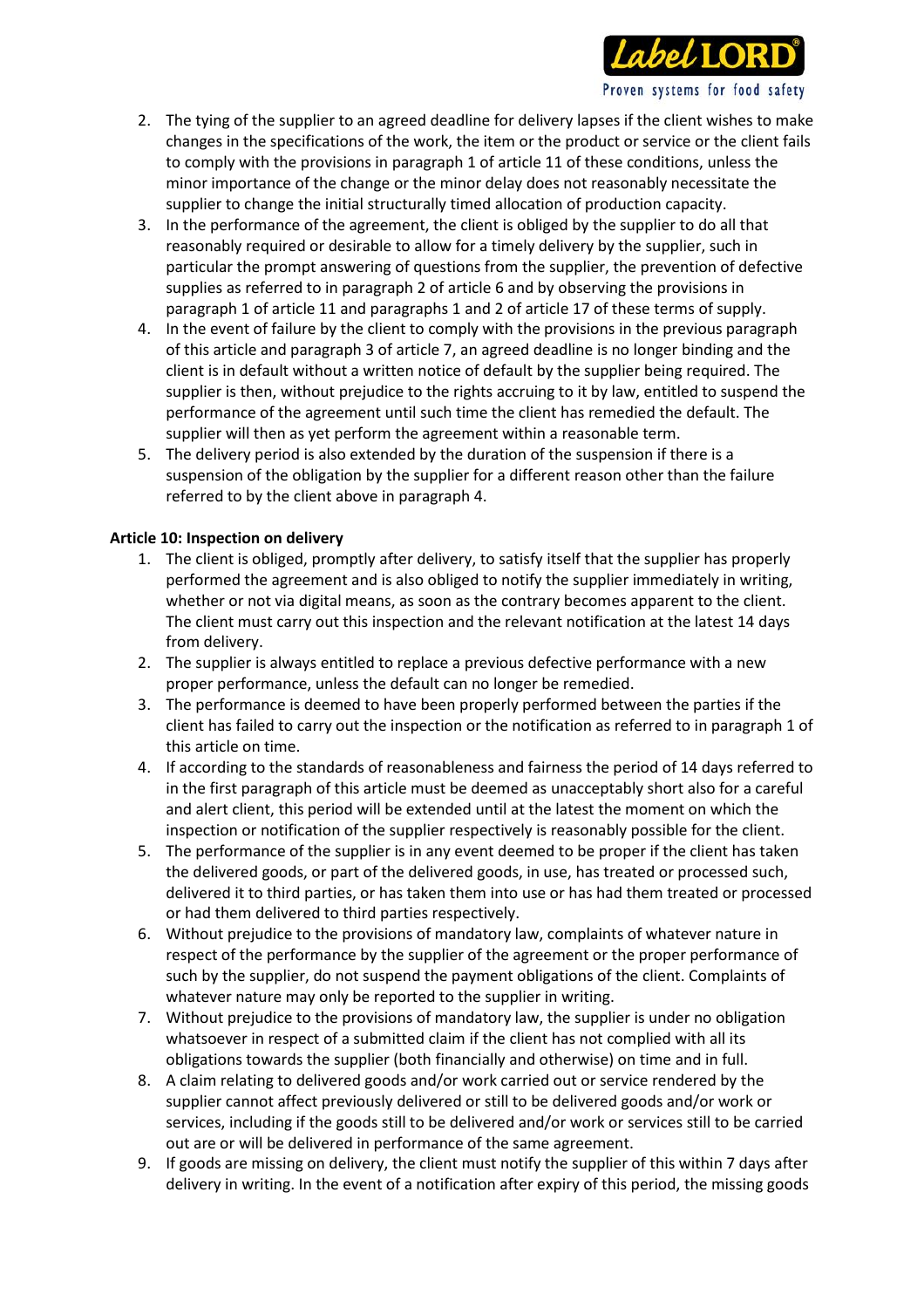

will not be credited to the client, nor will the goods as yet be delivered to the client free of charge.

## **Article 11: Typesetting-, print and other proofs**

- 1. The client is obliged to check the typesetting, print or other proofs, whether or not received from the supplier at the client's request, carefully for errors or defects and to return those with due speed corrected or approved to the supplier.
- 2. Approval of the proofs by the client is deemed to be acknowledgement that the supplier has the carried out the work prior to the proofs correctly.
- 3. The supplier is not liable for deviations, errors and defects which have remained undetected in the proofs corrected or approved by the client.
- 4. Each proof produced at the request of the client will be charged in addition to the agreed price unless it has been expressly agreed that the costs of these proofs are included in the price.

#### **Article 12: Deviations**

- 1. Deviations between, on the one hand the delivered work or the delivered/produced goods or the work carried out/service rendered and on the other hand the original design, drawing, copy or model or the typesetting, print or other proof, cannot constitute a reason for rejection, discount, termination of the agreement or compensation if they are of minor importance.
- 2. In the assessment of the question as to whether or not the deviations in the totality of the work or the delivered/produced goods or the work carried out/services rendered are to be considered of minor importance, a representative random test from such is taken into consideration, unless it relates to individual particular items or work/services.
- 3. Deviations which, taking all circumstances into account, reasonably do not have, or have a minor, influence on the use value of the work or the delivered/produced goods or the work carried out/services rendered, are always deemed to be deviations of minor importance.
- 4. The client takes account of the fact that colours of printed material and layout files, as shown in the (digitally) produced galleys or as shown on a screen, will deviate to a certain degree from the colour of the printed work after production. Such deviations can also not form reason for rejection, discount or termination of the agreement or for compensation.
- 5. Unless expressly otherwise agreed in writing, overruns or underruns compared to the agreed number are permitted if they are not more or less than the following percentages: - print run up to 20,000 units: 10%
	- print run of 20,000 and more: 5%

In respect of overruns or underruns of packaging printed matter, labels and continuous listing paper, a percentage of 10% is always permitted. The larger or smaller delivered number will be charged or settled respectively.

- 6. In respect of the quality and the weight of paper and carton, deviations that are deemed to be of minor importance are those which are permitted in accordance with the tolerance standards stated in the General Supply Terms of the Association of Paper Wholesalers. The relevant terms can be inspected at the supplier. The supplier will send the client a copy of these terms free of charge on request.
- 7. Deviations in other materials and semi-finished products used by the supplier which are permitted in accordance with the general terms of sale applicable to the delivery of these materials and semi-finished product to the supplier, are deemed to be deviations of minor importance. The relevant terms can be inspected at the supplier. The supplier will send the client a copy of these terms free of charge on request.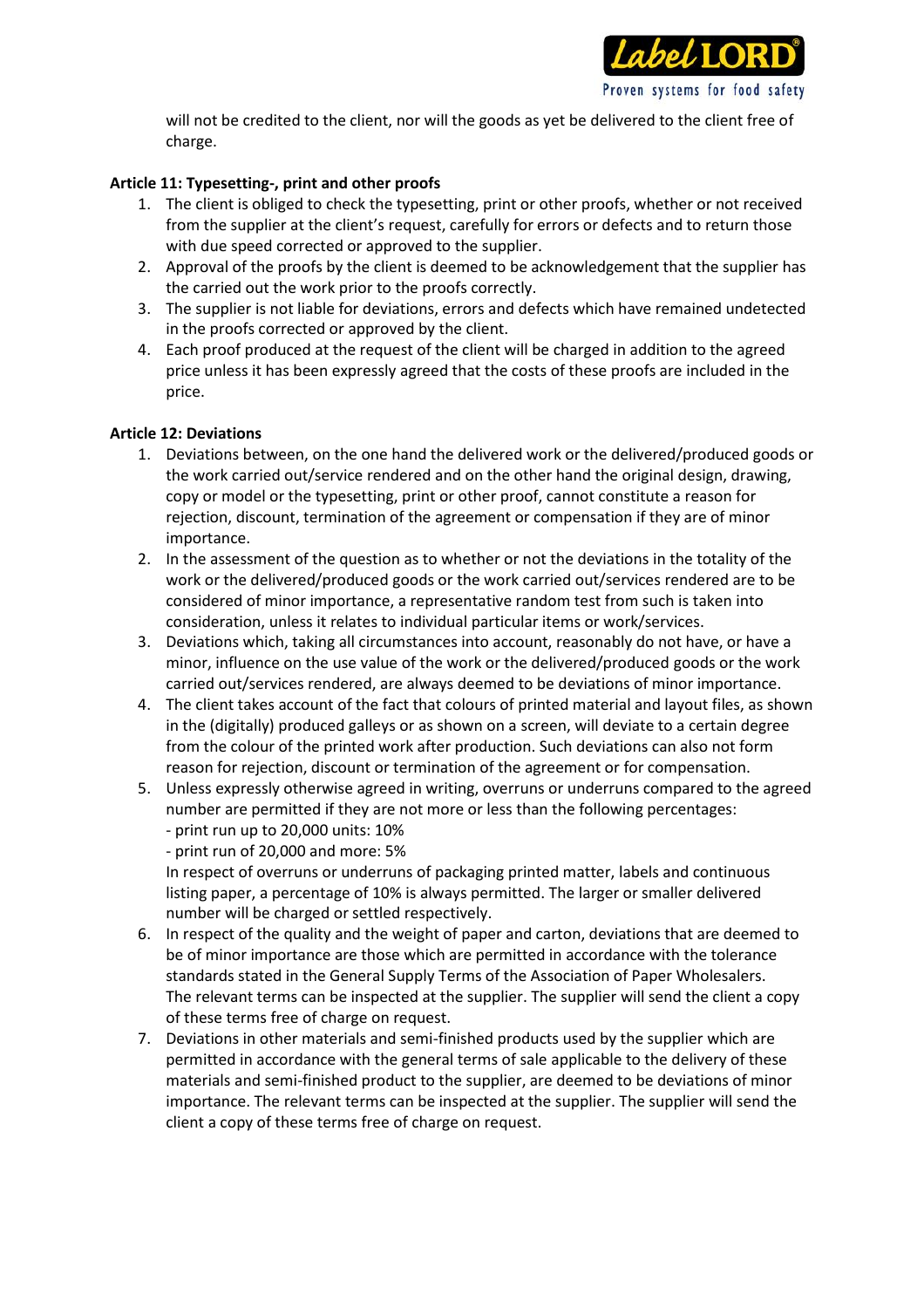

#### **Article 13: Continuous performance contract; periodicals**

- 1. An agreement to produce a periodical is in force, unless not expressly otherwise agreed in writing in this respect, for an indefinite period of time and can only be terminated by giving notice with due observance of a notice period as referred to in paragraph 2, unless the client pays a one-off termination fee of 50% of the total amount charged by the supplier over the entire previous year in production of the periodical.
- 2. The notice period is one year if it relates to a periodical appearing four times per year or more and 6 months if it concerns a periodical appearing less often.
- 3. A periodical as referred to in paragraph 1 of this article means a publication which is published at least twice per year.
- 4. Production within the meaning of paragraph 1 of this article will also include the production of semi-finished products or auxiliary materials such as loose booklets, litho work and typesetting work as well as work relating to the finishing and distribution of the publication.
- 5. An agreement as referred to in this article can only be terminated by means of a registered letter, a letter with acknowledgment of receipt or by means of a bailiff's notice.
- 6. The provisions in this agreement may only be departed from by written agreement.
- 7. Paragraphs 1, 5 and 6 of this article apply mutatis mutandis to agreements for the rendering of services or the carrying out of work, this on the proviso that the notice period in those cases is 6 months as standard.

#### **Article 14: Intellectual property etc.**

- 1. The client guarantees the supplier that the client is the entitled party in respect of all items received by or on behalf of the client in the context of the agreement in whatever form such as copy, typography, models, drawings, photos, images, lithos, films, videos, information carriers, software, data, source codes, object codes, samples, designs, sketches, processes, procedures, reports, articles, correspondence, documents etc. and that there is no infringement of the (intellectual property) rights of third parties, including the rights such third parties can exercise on the basis of an agreement or applicable laws and regulations. The client indemnifies the supplier both at law and otherwise against all claims third parties may exercise in this respect.
- 2. If the supplier reasonably doubts whether the client is the entitled party as referred to in paragraph 1 of this article, the supplier is entitled to suspend the performance of the agreement until such time it is unequivocally established that the client is the entitled party. The supplier will then as yet perform the agreement within a reasonable term.
- 3. Unless expressly otherwise agreed in writing, the supplier is always the entitled party of the intellectual property rights which arise in respect of the goods, services rendered and work carried out by the supplier in the performance of the agreement.
- 4. The items delivered by the supplier in the context of the agreement such as copy, typography, design drawings, models, working and detail drawings, data carriers, software, websites, data files, photographic recordings, lithos, films and similar production and aids, nor a part materially belonging to the design element of such, even if or to the extent that no copyright or other legal protection is in existence for the supplier for the design element, may not be multiplied in the context of any production process without the supplier's written permission.
- 5. After delivery by the supplier, the client acquires the non-exclusive, non-transferrable right to use the goods produced, the services rendered and the work carried out by the supplier in the context of the agreement, under the suspensive condition that the client has complied with its financial obligations under the agreement in full. This user right is limited to the right of normal use of the delivered goods in the context of business operations of the client and the client shall not otherwise reproduce or disclose these goods without the prior written permission of the supplier.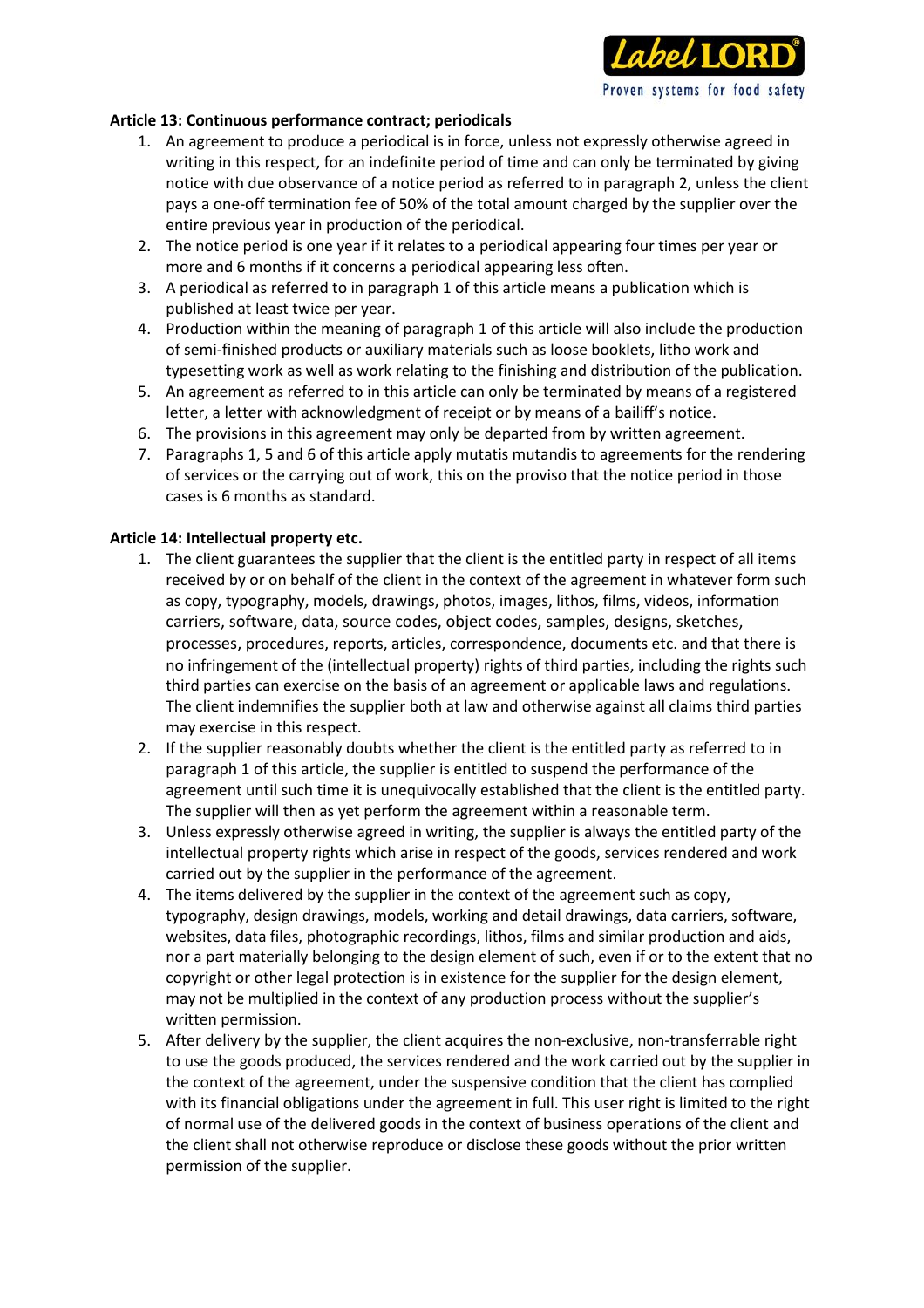

- 6. The right granted to the client on the basis of this article does not affect the right or the option of the supplier to use and/or exploit the parts, general principles, ideas, designs, algorithms, documentation, programming languages, protocols, standards, knowhow and such like on which such development is based, for other purposes. Neither does it affect the right of the supplier to make developments which are similar and/or derived from those which are or have been made for the benefit of the client.
- 7. Even if the agreement does not expressly provide for this, the supplier is always entitled to introduce technical features to protect equipment, data files, websites, software made available, software to which the client is granted access.

# **Article 15: Ownership of means of production etc.**

- 1. All goods produced by the supplier such as means of production, semi-finished products and auxiliary means and in particular typography, design drawings, models, working and detail drawings, information carriers, computer software, data files, photographical recordings, lithos, clichés, films, micro and macro mountings, printing plates, screen printing matrices, engraving cylinders, stereotypes, punching knifes and moulds, (foil) matrices, embossing plates and peripheral equipment, remain the property of the supplier, even if they have been stated as separate items on the offer or on the invoice.
- 2. The supplier is not obliged to handover the goods referred to in paragraph 1 to the client or otherwise transfer them to the client.
- 3. The supplier is not obliged to keep the goods referred to in paragraph 1 of this article for the client. If the supplier and the client agree that these goods will be kept for the client, this will be for a maximum duration of one year and without the supplier guaranteeing their suitability for repeated use.

## **Article 16: Property of the client, right of pledge**

- 1. The supplier will keep the goods entrusted to the supplier by the client in the performance of the agreement as a careful custodian.
- 2. Without prejudice to the provisions in the previous paragraph of this article, the client will bear all the risks in respect of the goods referred to in paragraph 1 during storage. The client must take out an insurance itself for this risk, if required.
- 3. The client is obliged to ensure that, prior to the provision to the supplier of copy, a drawing, design, photographic recording or an information carrier, a duplicate of these items are made. The client is obliged to keep this copy in case the goods handed over have during storage by the supplier become unusable due to loss or damage. In that case, the client must provide the supplier with a new copy at the supplier's request on payment of material costs.
- 4. The client grants the supplier a right of pledge on all goods which, in the context of the performance of the agreement with the supplier, are brought under the control of the supplier, as well as on all other goods which are the property of the client and the supplier has brought under the control of the supplier and on delivered goods in respect of which the supplier cannot rely on its retention of title due to the fact that the delivered goods have been merged, deformed or acceded, such for further security for all that the client may owe, in whatever capacity and whatever basis, to the supplier, including debts that are not due and payable and conditional debts.

#### **Article 17: The materials, products, specifications and information supplied by the client**

- 1. If the client has agreed with the supplier that the client will provide material, (electronic) information or products for printing or for processing, the client must provide this supply in a timely and proper manner for the benefit of a normal, methodical production. The client will receive instructions from the supplier to this end.
- 2. The client is also obliged, in addition to the material required for the agreed performance or the products required to this end, to deliver a reasonable quantity for proofs and waste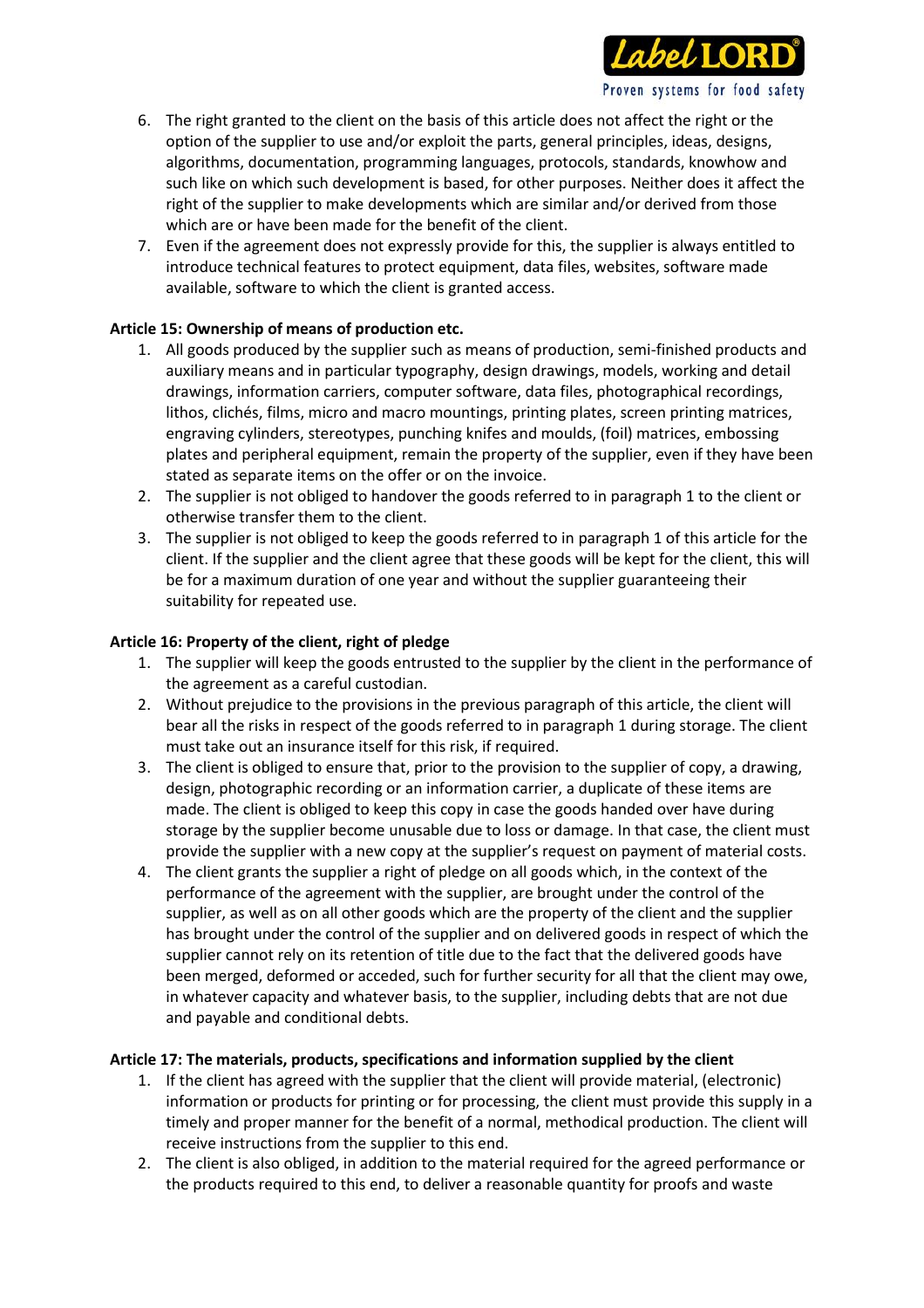

sheets and suchlike required for the relevant production. The client will receive a statement from the supplier to this end. The client guarantees that the supplier will receive a sufficient quantity. The confirmation of receipt of the material or the products by the supplier does not imply any acknowledgement that a sufficient quantity or the quantity stated on the shipping document has been received.

- 3. The client bears the risk of misunderstandings in respect of the content and the performance of the agreement if this is caused by the supplier not having received specifications or other notifications made verbally or made by a person appointed to this end by the client, or have been transmitted by means of any technical means such as telephone, fax or email, or having received such incorrectly, late or incompletely.
- 4. The supplier is not obliged to inspect the goods received from the client prior to printing or treatment on their suitability to this end.
- 5. The supplier cannot be held liable for the failure in the performance of the agreement if this is caused by extraordinary processing difficulties or by processing difficulties which were reasonably unforeseeable by the supplier arising from the nature of the materials, (electronic) data or products supplied by the client nor if such is the result of discrepancies between the initial sample or example shown to the supplier and the materials, (electronic) data or products provided by the client at a later date.
- 6. The supplier does not guarantee characteristics such as durability, adhesion, lustre, colour, light or colour fastness or wear resistance if the client has not, at the latest on entering into the agreement, listed the characteristics and the nature of the materials or products delivered by the client and/or defective information was provided on the applied pretreatments and/or the applied surface treatments.
- 7. Unless expressly agreed otherwise, the supplier neither can be held liable for the fact that the materials and products received by the supplier from the client and to be printed or processed by the supplier have become unstuck, are sticking together, have become soiled, have changed in gloss or colour nor for any damage caused to such materials and products if these materials and products have been pre-treated, including by the application of varnish, lacquer or anti-stain powder.
- 8. The client is obliged to notify the supplier of any special difficulties or health risks during the printing or processing of the materials and products supplied by the client in advance in writing.
- 9. The supplier is entitled to dispose of the left-overs of the materials and products supplied by the client, such as offcuts, as if such were the supplier's property. The client shall, at the supplier's request, be obliged to collect any unused materials and products as well as the left-overs referred to above from the supplier within a term to be set by the supplier.

#### **Article 18: Force majeure**

- 1. Failures in the performance of the agreement by the supplier cannot be attributed to the supplier if the supplier cannot be blamed for such a failure or if such a failure is not for its account under the law, the agreement or according to common opinion (force majeure).
- 2. Force majeure as referred to in paragraph 1 of this article includes in any event but not exclusively - a failure as a result of war, mobilisation, riots, floods, blocked shipping, other blockages in transportation, stagnation in or restriction or cessation of supplies by public utility companies, shortage of gas, petroleum products or other means of power generation, fire, machinery breakdowns and other accidents, excessive staff sickness absence, strikes, lock-outs, trade unions action, export restrictions, other government measures, non-delivery of essential materials and semi-finished products by third parties, sabotage, intent or gross negligence by auxiliary personnel and other similar circumstances.
- 3. In the event of force majeure, the supplier has the option either to suspend the performance of the agreement until the force majeure situation has ceased to exist or to terminate the agreement wholly or in part, whether or not after having initially opted for suspension. In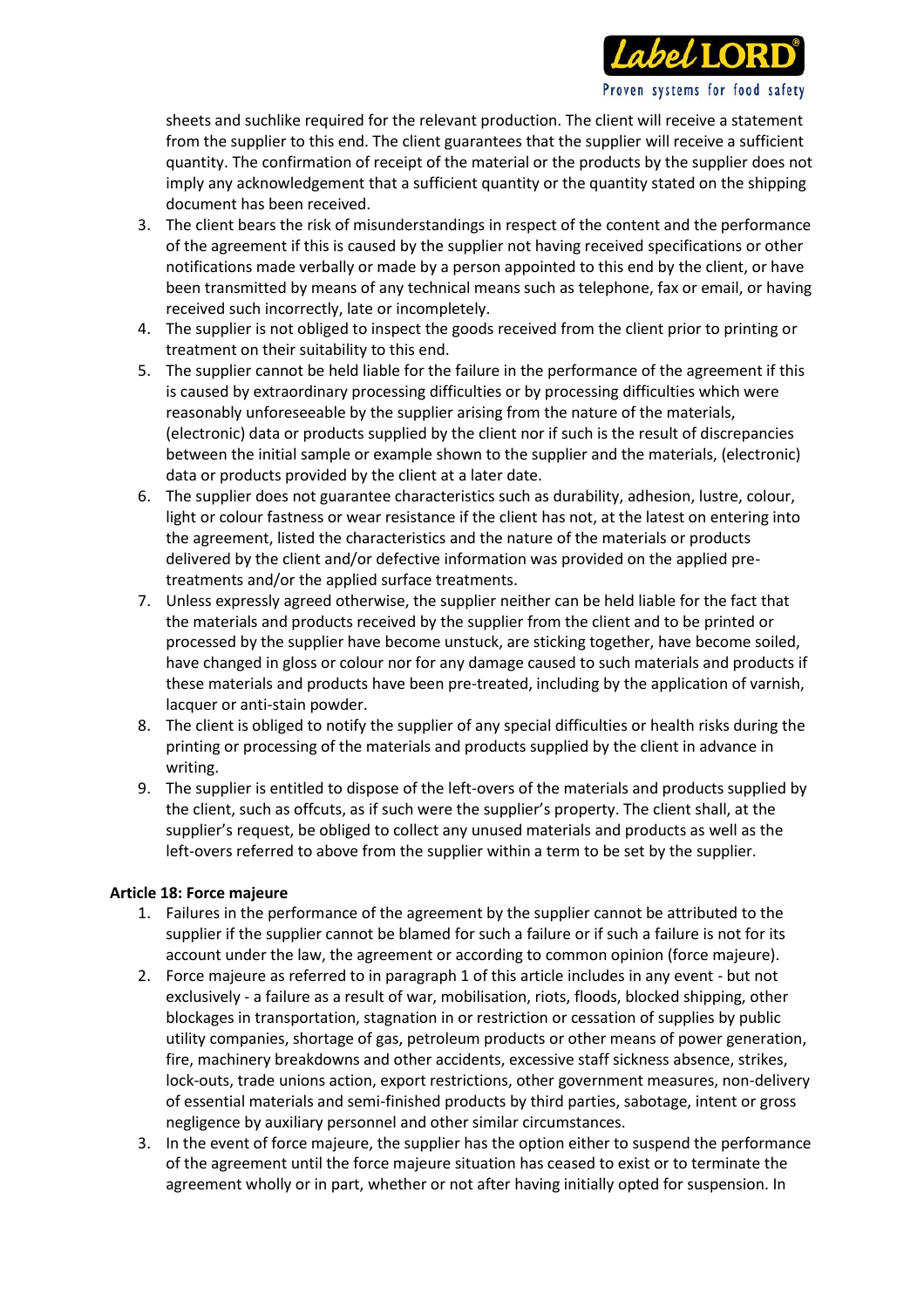

Proven systems for food safety

4. If on the occurrence of the force majeure situation, the supplier has already partially performed its obligations or can only partially fulfil its obligations, it is entitled to invoice that part separately and the client is obliged to pay this invoice as if it concerned a separate agreement.

## **Article 19: Liability**

- 1. The supplier is liable for the loss the client suffers and which is the result of a failure in the performance that is attributable to the supplier. Only the loss for which the supplier is insured, or should reasonably have been insured - given the nature of the business of the supplier and the market in which it operates - is eligible for compensation and only up to the amount the insurance company pays out in the relevant case.
- 2. Not eligible for compensation are:

a) financial loss, such as - but not limited to - trading loss, consequential loss, loss due to delay, loss of profit, loss of sales, lost savings, reduced goodwill, reputational damage, loss relating to costs in connection with interruption or stoppage of (a part of) the business of the client and/or other indirect loss;

b) loss arisen due to the acts or omissions of the client and/or third parties in conflict with the instructions provided by the supplier or in conflict with the agreement and/or these terms of supply;

c) loss as the direct result of incorrect, incomplete and/or defective information provided by or on behalf of the client to the supplier.

3. If:

a) it is not possible for the supplier at the time of the entering into of the agreement, or not possible on reasonable conditions, to take out insurance as referred to in paragraph 1 of this article, or to extend such on reasonable conditions;

b) the insurance company does not pay the relevant claim;

c) the relevant loss is not covered by the insurance, the payment of the loss is limited to the amount agreed by the supplier with the client for the (current) agreement (exclusive of VAT).

- 4. The supplier is not, after delivery, liable for loss of whatever nature which arises due to or after the client has taken the (produced) goods into use, treated or processed or delivered them to third parties or has had them taken into use, treated, processed or delivered to third parties respectively.
- 5. The supplier is also not liable for damage to materials or products received by the supplier from the client to be printed, treated or processed by the supplier, if the client has failed, at the latest on entering into the agreement, to notify the supplier of the characteristics and the nature of these materials or products and provided proper information on the applied pre-treatments and the applied surface treatments.
- 6. If the supplier in respect of any loss for which it is not liable pursuant to the agreement with the client or these term of supply or otherwise, is held liable by a third party, the client shall grant the supplier full indemnification in this respect and compensate the supplier all that it must pay to this third party.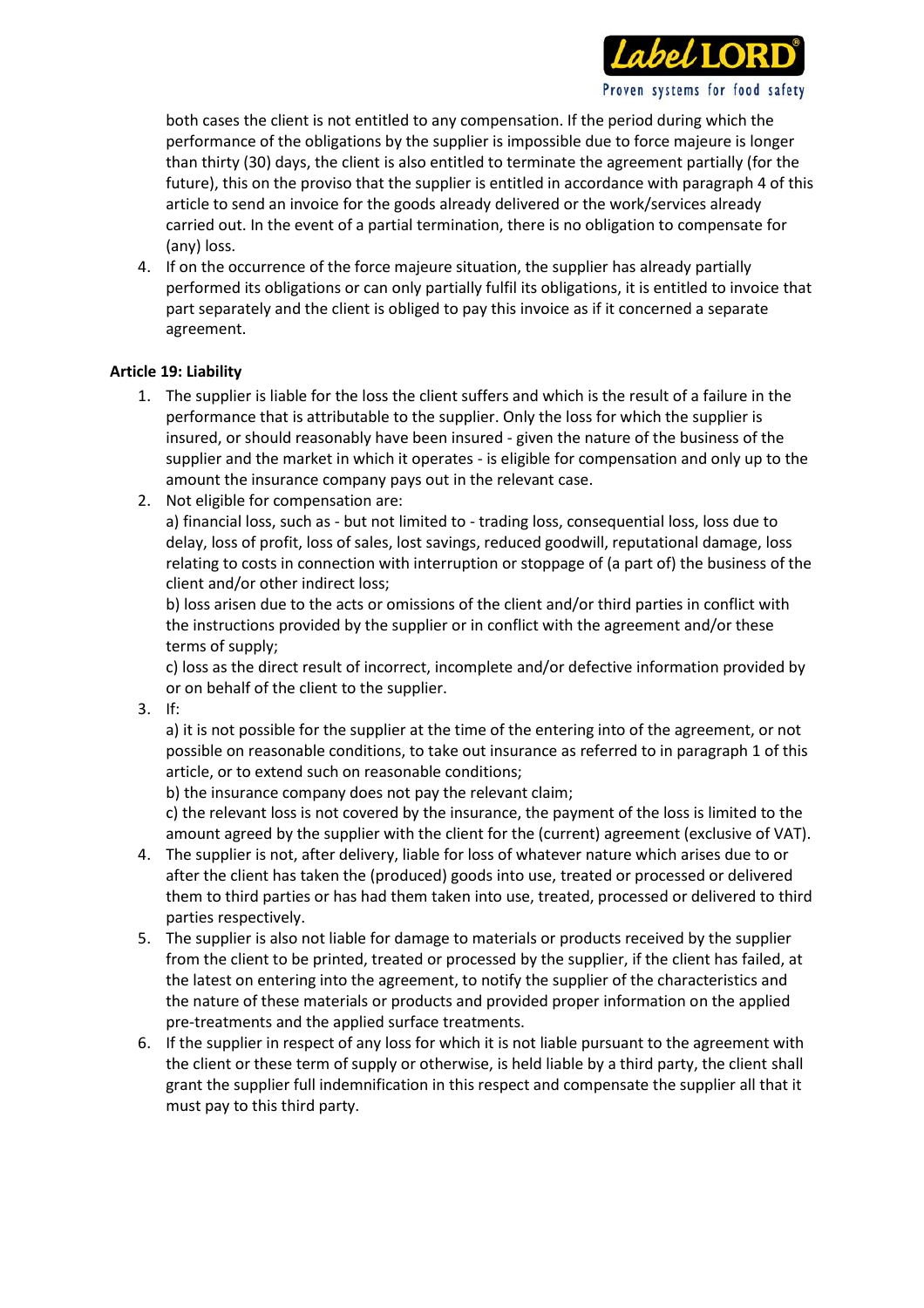

## **Article 20: Security**

- 1. If on the grounds of the agreement the supplier is obliged to provide some form of information security, this security will comply with the specifications on security agreed between the parties in writing. The supplier does not guarantee that the information security is effective under all circumstances. If an expressly described manner of security is absent in the agreement, the security will comply with a level that, in view of the state of the art, the sensitivity of the personal data and the costs associated with the security measures to be taken, is not unreasonable.
- 2. The access or identification codes and certificates provided by or on behalf of the supplier to the client, are confidential and will be treated as such by the client and will only be disclosed to authorised personnel members in the client's own organisation. The supplier is entitled to change the allocated access or identification codes and certificates.
- 3. The client shall adequately protect its systems and infrastructure, update those in a timely manner and at all times have operational antivirus software in place.

## **Article 21: Personal data processing**

- 1. If the supplier processes personal data (as referred to in the Regulation (EU) 2016/679 of the European Parliament and of the Council of 27 April 2016 on the protection of natural persons with regard to the processing of personal data and on the free movement of such data (the 'GDPR')) or has such processed, the supplier shall in connection with the processing of this data comply with the applicable laws and regulations, including but not limited to, the GDPR. In that case the supplier is deemed to be the processor as referred to in the GDPR and as such shall comply with its obligations arising from the GDPR. In that case, the supplier and the client will enter into a processor's agreement in the meaning of the GDPR, which will record the agreements between the parties.
- 2. In relation to the processing of the personal data referred to in paragraph 1 of this article, the client is obliged to comply with all the relevant laws and regulations, including but not limited to the GDPR. In that case the client is deemed to be the controller and/or processor as referred to in the GDPR. In its capacity as controller and/or processor, the client is fully responsible and liable for the performance of its obligations arising from the aforementioned laws and regulations, including but not limited to the GDPR.
- 3. In the event of processing of the personal data referred to in paragraph 1 of this article, the client guarantees that the processing of personal data was not unlawful and does not breach the rights of the relevant data subjects. The client indemnifies the supplier against any claims by data subjects or third parties as a result of the failure by the client to comply with the relevant laws and regulations, including but not limited to the GDPR. The supplier is only liable for the loss caused by the supplier processing the personal data if during the processing the obligations of the GDPR specifically aimed to the supplier as the processor have not been complied with or the supplier has acted outside or contrary to the legal instructions of the client.

# **Article 22: Confidentiality**

- 1. Both parties are under a duty of confidentiality in respect of all confidential information they have received from each other or from a different source in the context of the agreement. Information is deemed to be confidential if this has been stated by a party or if this flows from the nature of the information.
- 2. If on the basis of a statutory provision or a legal judgement, the supplier is obliged to provide confidential information to third parties indicated to this end by the law or a competent court, and in the relevant circumstances the supplier cannot rely on a legal privilege or a privilege acknowledged or approved by a competent court of law, the supplier is not obliged to pay compensation or damages and the client is not entitled to terminate the agreement, without prejudice to the provisions of mandatory law.